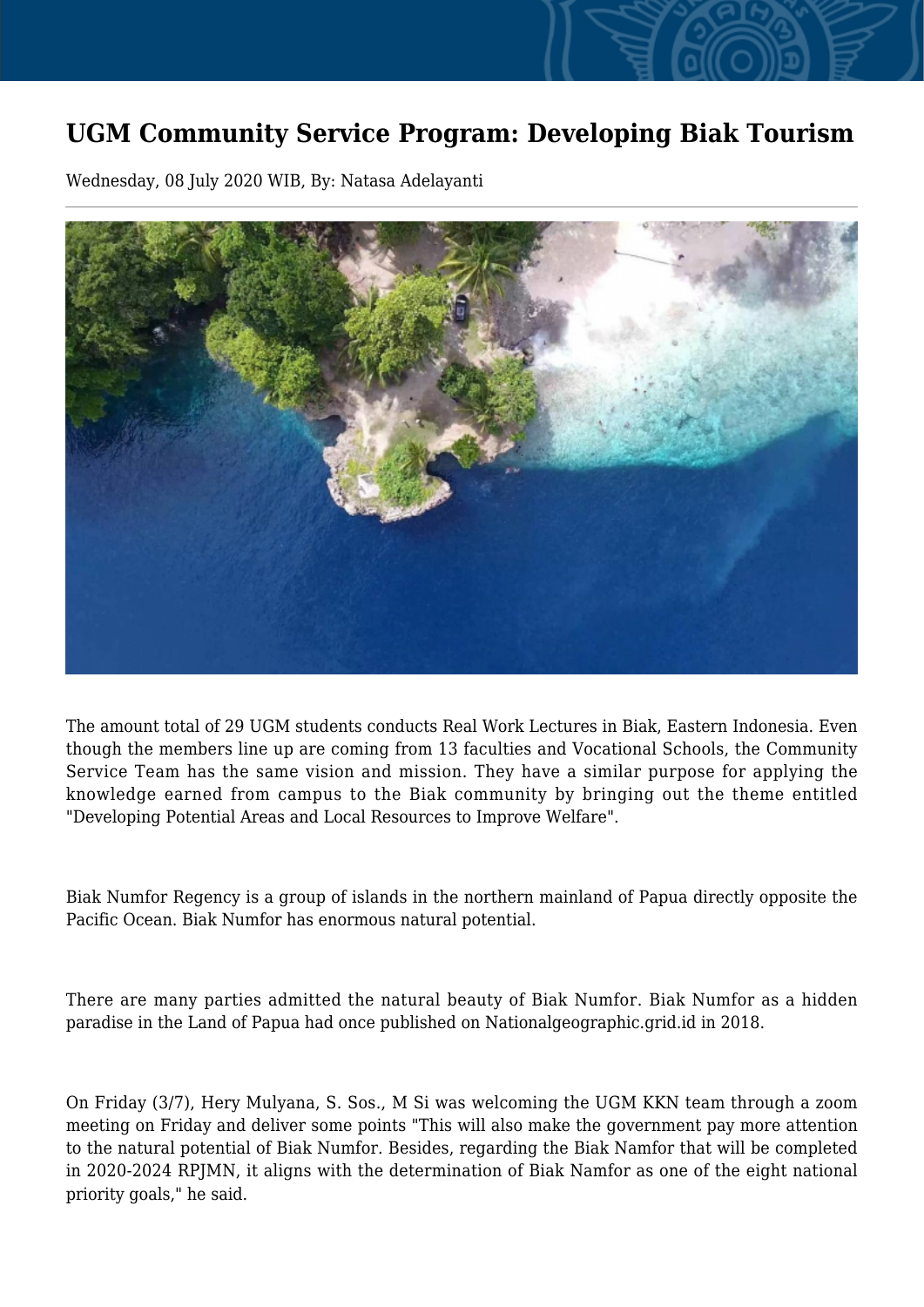The head of the One-Stop Integrated Investment Service Office (DPMPTSP) of Biak Numfor Regency emphasized that doing service in Biak is an opportunity as well as a challenge. Because in this area, there is a requirement for students who are members of the Biak KKN Team to be able to manage natural resources (SDA) and existing human resources (HR).

"Therefore, there is the real distribution of the dedication, this year, the location of the Biak Community Service Team is in Anggaduber Village, Oridek District, East Biak, which in the previous year was in Samberpasi," he said.

Dyah Arum Sekar Pratiwi, one of the KKN students, regretted that the students could not go down directly to Biak due to the Covid-19 pandemic. Even so, service will not stop, UGM KKN team in Biak expresses their creative ideas by compiling and managing development programs and empowering the local potential to benefit local communities.

"Surely our UGM KKN team in Biak works together with the local government," he said.

Therefore, after getting a speech from the local government through online, each division of the Biak KKN Team explained the work program. The tourism division is planning tourism object development by relying on the mapping module as well as preparing the Pokdarwis to face a new normal in the tourism sector.

The UMKM Division develops and establishes the BUMDes and helps the processing of fishery products through training and financial management. The infrastructure division conducts the development of tourism potential by supporting the construction of supporting facilities.

The education division focuses on formal and non-formal education, such as psychoeducation dealing with pandemics, clean and healthy living behaviours, saving culture, and so on. The health division seeks to increase public awareness of the importance of health through several programs, one of which is optimizing the nutrition of mothers towards healthy children and health history records. The government division seeks to realize good governance and comprehensive public services.

"From all divisions, the output produced can be in the form of modules, posters, ebooks, sketches, audio material, video graphics, webinars, podcasts, program introduction presentation materials, and website concept development," said Dyah Arum.

The Head of the Tourism Office, Turbey Onesimus Dangeubun, welcomed the UGM KKN team in Biak. He hopes that the Community Service Team will always work closely with the Department of